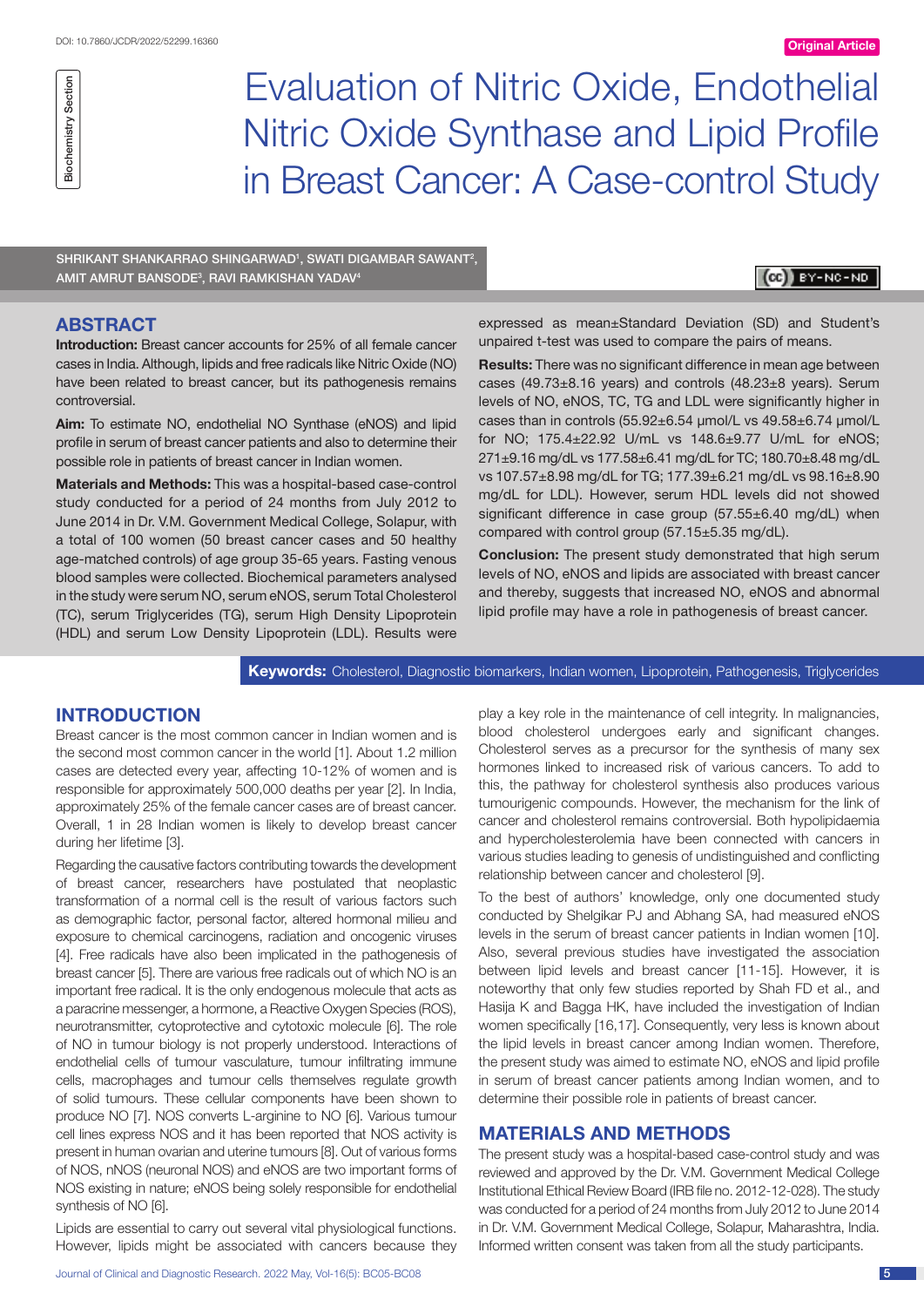Inclusion criteria: Fifty female patients diagnosed as having breast cancer (diagnosis confirmed by biopsy) were selected as cases for this study. Control group consisted of 50 healthy age matched women attending the routine health check-up in the hospital. None of the patients had received any therapy including radiation, surgery, or chemotherapy but were waiting for surgical intervention.

Exclusion criteria: Patients suffering from myocardial infarction, other malignancies, smokers, diabetes mellitus, hypothyroidism, liver disease, kidney disease, Cushing's syndrome and a history of familial dyslipidaemia were excluded. In addition, patients receiving medications affecting lipid metabolism, such as lipid lowering drugs, oral contraceptives, thyroxine were excluded from the study.

Sample size calculation: Statistical calculation for measuring sample size was done by the statistical formula-sample size,  $n = \{k^2 \times 4 \text{ (SD)}^2\} \div d^2$ , where SD is Standard Deviation obtained from pilot study [18]; d is the desired width of the Confidence Interval (CI); k is a constant depending on the two-sided CI. For this, two-sided CI was taken as 95%, k as 1.96, d as 10, alpha as 5%, power as 90%. Here, SD was taken as 17.2 that was actually calculated from the pilot study conducted at the start of the study. It is to be noted that the sample size for the pilot study was taken as 12 as per the recommendations by Julious SA and Van Belle G [19,20]. The calculated sample size came out to be 46 for case and control groups implying that the total sample size would be 92. Therefore, on approximation, a total of 100 women (50 cases and 50 controls) of age group 35-65 years, willing to give informed consent were enrolled in the study.

#### **Study Procedure**

Fasting venous blood samples (5 mL) were collected from antecubital veins from both the groups (in the morning immediately after the diagnosis before giving any medication). The blood was allowed to clot at room temperature in plain blood collection tube for one hour. Serum was collected by centrifugation at 1500xg for 10 minutes which was then used for estimation. Analysis was performed within 24 hours of sample collection. The biochemical parameters analysed in the study were serum NO, serum eNOS, serum TC, serum TG, serum HDL and serum LDL [Table/Fig-1] [21-25].

| S.<br>No.                                                                              | <b>Biochemical</b><br>parameters                  | <b>Methods of estimation</b>                                    | Reference<br>interval                 |  |
|----------------------------------------------------------------------------------------|---------------------------------------------------|-----------------------------------------------------------------|---------------------------------------|--|
| 1.                                                                                     | Serum Nitric Oxide (NO)                           | Miranda Katrina method<br>[21]                                  | Reference interval<br>not established |  |
| 2.                                                                                     | Serum endothelial Nitric<br>Oxide Synthase (eNOS) | Sandwich ELISA.                                                 | Reference interval<br>not established |  |
| 3.                                                                                     | Serum Total Cholesterol<br>(TC)                   | Cholesterol oxidase-<br>peroxidase (CHOD-POD)<br>method [22]    | 120-200 mg/dL                         |  |
| 4.                                                                                     | Serum Triglycerides (TG)                          | Glycerophosphate oxidase<br>peroxidase (GPO-POD)<br>method [23] | 50-150 mg/dL                          |  |
| 5.                                                                                     | Serum HDL Cholesterol<br>(HDL)                    | Phosphotungstic acid<br>method [24]                             | 40-60 mg/dL                           |  |
| 6.                                                                                     | Serum LDL Cholesterol<br>(LDL)                    | Friedwald's formula [25]                                        | 50-130 mg/dL                          |  |
| <b>[Table/Fig-1]:</b> Serum parameters along with their methods of estimation [21-25]. |                                                   |                                                                 |                                       |  |

Lipid profile parameters were analysed in ERBA EM-200 fully automatic clinical chemistry analyser while serum NO and serum eNOS were analysed in semi-automated clinical chemistry analyser and ELISA respectively. The eNOS levels were measured in the serum samples using a commercially available Enzyme Linked Immunosorbent Assay (ELISA) kit according to the manufacturer's instructions (Human eNOS 3 kit made by USC Life Science Inc., Wuhan, China) [21-25].

# **STATISTICAL ANALYSIS**

The results obtained in the study were evaluated using Mystat statistical software (version 12.0) at 95% CI. Values of p<0.05 was considered to be statistically significant and p<0.01 as statistically highly significant, whereas p>0.05 was considered to be statistically non significant. Results were expressed as mean±SD for all continuous variables. Student's unpaired t-test was used to compare the pairs of means.

#### **RESULTS**

There was no significant difference in mean age between cases  $(49.73\pm8.16$  years) and controls  $(48.23\pm8$  years) (p=0.31). Also, there were no significant differences in maternal characteristics between the two groups, with regard to the number of pregnancies  $(2.0 \pm 0.54$  in cases and  $2.1 \pm 0.61$  in controls) (p=0.49).

Serum NO showed a significant increase in cases (as compared to controls (p=0.009). Serum eNOS also showed a significant increase in cases as compared to control group (p=0,007) [Table/Fig-2].

| <b>Parameters</b>                                                                                                                                                                                                              | <b>Cases (50)</b> | Controls (50)   | p-value  |  |  |
|--------------------------------------------------------------------------------------------------------------------------------------------------------------------------------------------------------------------------------|-------------------|-----------------|----------|--|--|
| $NO$ ( $µmol/L$ )                                                                                                                                                                                                              | $55.92 + 6.54$    | $49.58 + 6.74$  | $0.009*$ |  |  |
| eNOS (U/mL)                                                                                                                                                                                                                    | 175.4+22.92       | $148.6 + 9.77$  | $0.007*$ |  |  |
| TC (mg/dL)                                                                                                                                                                                                                     | $271.0 + 9.16$    | 177.58+6.41     | $0.001*$ |  |  |
| TG (mg/dL)                                                                                                                                                                                                                     | 180.70+8.48       | $107.57 + 8.98$ | $0.001*$ |  |  |
| $HDL$ (mg/dL)                                                                                                                                                                                                                  | $57.55 + 6.40$    | $57.15 + 5.35$  | 0.790    |  |  |
| $LDL$ (mg/dL)                                                                                                                                                                                                                  | 177.39+6.21       | $98.16 + 8.90$  | $0.005*$ |  |  |
| <b>[Table/Fig-2]:</b> Serum parameters in case and control groups.<br>*p<0.05 is statistically significant; *p<0.01 is statistically highly significant; p>0.05 is statistically<br>non significant; Student's unpaired t-test |                   |                 |          |  |  |

Serum level of TC was significantly higher in cases than in controls (p=0.001). Serum level of TG was also significantly higher in cases than in controls (p=0.001). Similarly, serum level of LDL was significantly higher in cases than in controls (p=0.005). However, serum HDL levels have not shown significant difference in cases when compared with control group (57.55±6.40 mg/dL vs 57.15±5.35 mg/dL, p=0.790) [Table/Fig-2].

### **DISCUSSION**

In the present study, the authors have investigated the possible role of NO, eNOS and lipid profile in breast cancer patients among Indian women. Serum NO levels showed a statistically significant increase in patients with breast cancer (55.92±6.54 µmol/L in cases vs 49.58±6.74 µmol/L in controls). In support of the present study, Gunel N et al., and Kadam C and Abhang SA have found elevated level of NO at operable serum in samples of patients with breast cancer [26,27]. Favourable results were provided by Guler E et al., who demonstrated decreased plasma total NO level after chemotherapy of breast cancer patients [28]. Elevated levels of NO production increase the tumour vascularity and facilitate tumour metastasis in breast cancer patients [29]. The NO production is a part of the angiogenic switch in tumour development [30]. NO may promote tumour growth by modulating the production of prostaglandins. The NO can activate Cyclooxygenase-2 (COX-2) which generates prostaglandins that promote angiogenesis and suppress the apoptosis of cancer cells [31,32].

In the present study, there was statistically significant increase in eNOS levels in breast cancer patients in comparison to control group (175.4±22.92 U/mL in cases vs 148.6±9.77 U/mL in controls). In agreement with the present study, studies conducted by Shelgikar PJ and Abhang SA; and Thomsen LL et al., showed a significant increase in serum eNOS in the breast cancer patients [10,33]. Therefore, the present study demonstrates that high eNOS levels are associated with breast cancer and thus, provides an important biological link between the eNOS system and human breast cancer. Moreover, Papapetropoulos A et al., showed that in cancer cells, on long term exposure to VEGF proteins, there is Vascular Endothelial Growth Factor (VEGF)-induced eNOS production and consequently increased NO synthesis that stimulates angiogenesis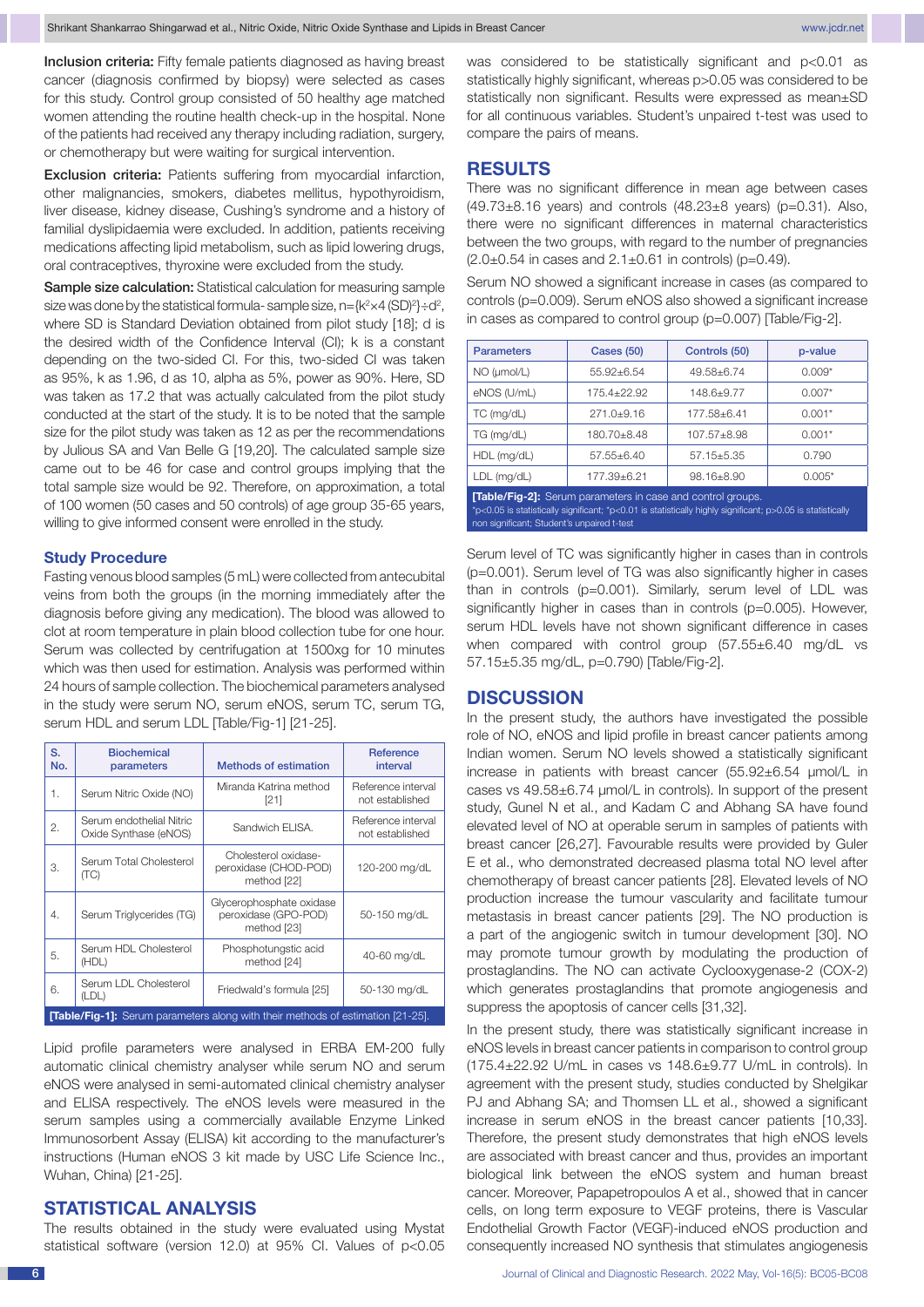and vascular permeability [34]. Thus, in the present study, serum NO and eNOS levels showed a significant increase in breast cancer patients compared with control subjects. So, it can be elucidated that elevated NO levels in the patients might be a result of increased eNOS activity and further, NO and eNOS might play a possible role in pathogenesis of breast cancer.

In the present study, when compared with control groups, serum TC, TG, LDL levels were found to be increased in breast cancer cases (for TC, 271±9.16 mg/dL in cases vs 177.58±6.41 mg/dL in controls; for TG, 180.70±8.48 mg/dL in cases vs 107.57±8.98 mg/dL in controls; for LDL, 177.39±6.21 mg/dL in cases vs 98.16±8.90 mg/dL in controls). These differences among case and control groups were statistically highly significant as p<0.01 for these parameters. These findings were in accordance with various previous studies. Bani IA et al., found a higher level of serum TC in breast cancer patients prior to surgery [11]. Goodwin PJ et al., examined fasting lipids in females who underwent breast biopsies and discovered that plasma TG concentrations were significantly higher in breast cancer patients compared to patients whose biopsies were negative for proliferative disease [12]. Several studies such as Shah FD et al., and Michalaki V et al., have also shown a significant increase in TG levels of breast cancer patients [16,35]. Capasso I et al., reported that prevalence of increased serum TC and TG levels are increasing in parallel with increasing breast cancer incidence worldwide [13]. Similarly, a previous study by Owiredu WK et al., showed that increased TC and TG levels may be related to increased risk of breast cancer [36]. In accordance with the current findings related to serum LDL, Llaverias G et al., reported that there is greater tumour growth in the high LDL groups in breast of genetic mice models [14]. Also, it is noteworthy that the role of lipids in maintaining cell integrity of cancer cells has been documented by Qadir MI and Malik SA [37]. The present study thereby confirms the occurrence of abnormal lipid profile among women with breast cancer and further, abnormally high lipids might play a possible role in pathogenesis of breast cancer.

In the present study, HDL level did not differ between the breast cancer patients and control group (57.55±6.40 mg/dL in cases vs 57.15±5.35 mg/dL in controls). Also, HDL level did not show any statistically significant difference between the two groups (p>0.05). This was in accordance with the studies conducted by Moorman PG et al., Agurs-Collins T et al., and Gaard M et al., [15,38,39]. In the nested case-control study of breast cancer patients conducted by Moorman PG et al., HDL levels were not significantly different between the cases and controls [15]. Also, a study by Agurs-Collins T et al., showed that there was no statistically significant difference in the HDL levels between the breast cancer patients and controls [38]. Similarly, Gaard M et al., showed no association between breast cancer and serum HDL in the Norwegian female population [39].

Thus, in the present study, the authors have demonstrated statistically significant increased serum levels of NO, eNOS and lipid profile parameters such as TC, TG and LDL in breast cancer among Indian women.

#### **Limitation(s)**

The present study was based on a small sample size. Yet, the authors have shown some interesting and significant findings that warrant further investigation in a larger study population of Indian women specifically.

# **CONCLUSION(S)**

The present study provides a possible insight into the understudied relationships of biochemical parameters such as NO, eNOS and lipid profile with Indian breast cancer women. It suggests that high serum levels of NO, eNOS, lipid profile parameters such as TC, TG and LDL are associated with breast cancer in Indian women. This adds to the current literature, and expands information

Journal of Clinical and Diagnostic Research. 2022 May, Vol-16(5): BC05-BC08 7

available on such an understudied population. Hereby, the authors suggest that increased NO, eNOS and high lipid levels and thereby cholesterol may have a role in pathogenesis of breast cancer. Future epidemiological studies are needed to investigate the relationship between breast cancer and cholesterol so as to have an indepth understanding of cancer disparities. Further, the estimation of these biochemical parameters can add up to the diagnostic predictability of breast cancer. However, more research is warranted to establish these parameters as a routine diagnostic marker in breast cancer patients.

#### **Acknowledgement**

The authors are thankful to all those who extended their support during the study.

#### **REFERENCES**

- [1] Parkin DM, Bray F, Ferlay J, Pisani P. Global cancer statistics, 2002. CA: A Cancer Journal for Clinicians. 2005;55(2):74-108.
- [2] Benson JR, Jatoi I, Keisch M, Esteva FJ, Makris A, Jordan VC. Early breast cancer. Lancet. 2009;373(9673):1463-79.
- [3] Malvia S, Bagadi SA, Dubey US, Saxena S. Epidemiology of breast cancer in Indian women. Asia-Pacific Journal of Clinical Oncology. 2017;13(4):289-95.
- [4] Chitkara N, Dadoo RC, Bansal S, Chugh K, Aggarwal SK, Lal H. Plasma vitamin E levels in carcinoma breast. Indian Journal of Clinical Biochemistry. 1996;11(2):162-64.
- [5] Gonenc A, Tokgoz D, Aslan S, Torun M. Oxidative stress in relation to lipid profiles in different stages of breast cancer. Indian Journal of Biochemistry & Biophysics. 2005;42(3):190-94.
- [6] Akyol O, Zoroglu SS, Armutcu F, Sahin S, Gurel A. Nitric oxide as a physiopathological factor in neuropsychiatric disorders. In Vivo. 2004;18(3):377-90.
- [7] Jenkins DC, Charles IG, Thomsen LL, Moss DW, Holmes LS, Baylis SA, et al. Roles of nitric oxide in tumour growth. Proceedings of the National Academy of Sciences of the United States of America. 1995;92(10):4392-96.
- [8] Singh R, Pervin S, Karimi A, Cederbaum S, Chaudhuri G. Arginase activity in human breast cancer cell lines: N(omega)-hydroxy-L-arginine selectively inhibits cell proliferation and induces apoptosis in MDA-MB-468 cells. Cancer Research. 2000;60(12):3305-12.
- [9] Bielecka-Dabrowa A, Hannam S, Rysz J, Banach M. Malignancy-associated dyslipidemia. The Open Cardiovascular Medicine Journal. 2011;5:35-40.
- [10] Shelgikar PJ, Abhang SA. The relation of serum arginine levels with serum arginase and nitric oxide synthase activity in patients with breast cancer. J Clin Diag Res. 2017;11(11):BC11-14.
- [11] Bani IA, Williams CM, Boulter PS, Dickerson JW. Plasma lipids and prolactin in patients with breast cancer. British Journal of Cancer. 1986;54(3):439-46.
- [12] Goodwin PJ, Boyd NF, Hanna W, Hartwick W, Murray D, Qizilbash AM, et al. Elevated levels of plasma triglycerides are associated with histologically defined premenopausal breast cancer risk. Nutrition and Cancer. 1997;27(3):284-92.
- [13] Capasso I, Esposito E, Pentimalli F, Crispo A, Montella M, Grimaldi M, et al. Metabolic syndrome affects breast cancer risk in postmenopausal women: National Cancer Institute of Naples experience. Cancer Biology & Therapy. 2010;10(12):1240-43.
- [14] Llaverias G, Danilo C, Mercier I, Daumer K, Capozza F, Williams TM, et al. Role of cholesterol in the development and progression of breast cancer. The American Journal of Pathology. 2011;178(1):402-12.
- [15] Moorman PG, Hulka BS, Hiatt RA, Krieger N, Newman B, Vogelman JH, et al. Association between high-density lipoprotein cholesterol and breast cancer varies by menopausal status. Cancer Epidemiol Biomarkers Prev. 1998;7(6):483-88.
- [16] Shah FD, Shukla SN, Shah PM, Patel HR, Patel PS. Significance of alterations in plasma lipid profile levels in breast cancer. Integrative Cancer Therapies. 2008;7(1):33-41.
- [17] Hasija K, Bagga HK. Alterations of serum cholesterol and serum lipoprotein in breast cancer of women. Indian Journal of Clinical Biochemistry. 2005;20(1):61-66.
- [18] Darling HS. Basics of Statistics-3: Sample size calculation– (i). Cancer Research, Statistics, and Treatment. 2020;3:317-22.
- [19] Julious SA. Sample size of 12 per group rule of thumb for a pilot study. Pharmaceutical Statistics. 2005;4:287-91.
- [20] Van Belle G. Statistical Rules of Thumb. New York: John Wiley. 2002; pp. 27-52.
- [21] Miranda KM, Espey MG, Wink DA. A rapid, simple spectrophotometric method for simultaneous detection of nitrate and nitrite. Nitric Oxide. 2001;5(1):62-71.
- [22] Roeschlau P, Bernt E, Gruber W. Enzymatic determination of total cholesterol in serum. Z Klin Chem Klin Biochem. 1974;12(5):226.
- [23] McGowan MW, Artiss JD, Strandbergh DR, Zak B. A peroxidase-coupled method for the colorimetric determination of serum triglycerides. Clinical Chemistry. 1983;29(3):538-42.
- [24] Burstein M, Scholnick HR, Morfin R. Rapid method for the isolation of lipoproteins from human serum by precipitation with polyanions. Journal of Lipid Research. 1970;11(6):583-95.
- [25] Rifai N, Warnick GR. Tietz Textbook of Clinical Chemistry and Molecular Diagnosis, 4<sup>th</sup> ed. St. Louis, Missouri: Elsevier Saunders: 2006. Measurement of lipids, lipoproteins, and apolipoproteins. In: Burtis CA, Ashwood ER, Bruns DE, eds; pp. 938-952.